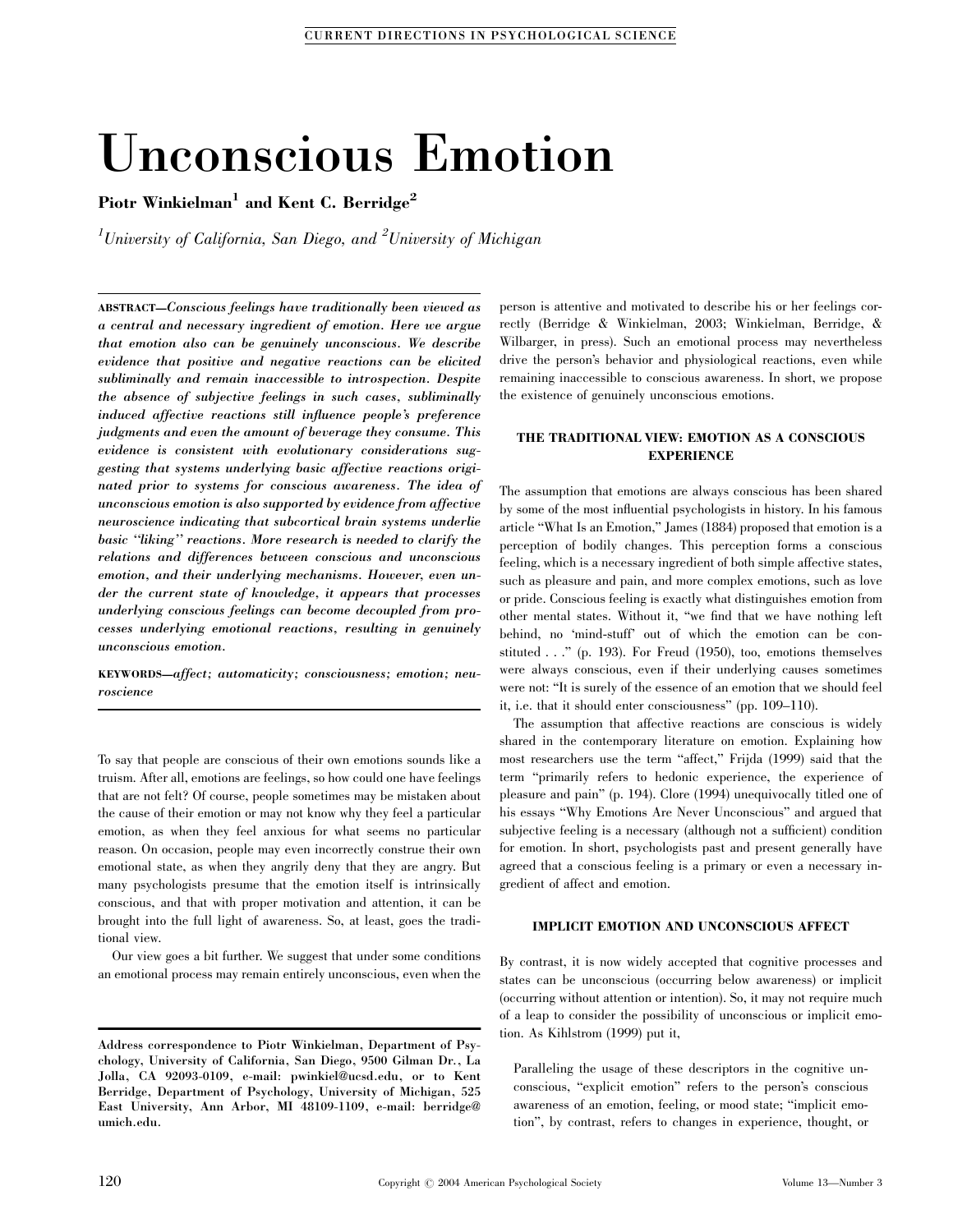action that are attributable to one's emotional state, independent of his or her conscious awareness of that state. (p. 432)

#### Unconscious Elicitation of Conscious Affective Reactions

Research advances in the past few years challenge the traditional view by demonstrating ''unconscious emotion,'' at least in a limited sense of unconscious causation. Several studies have shown that stimuli presented below awareness can elicit an affective reaction that is itself consciously felt. An example is subliminal induction of the mereexposure effect, that is, a positive response to repeatedly presented items. In one study, some participants were first subliminally exposed to several repeated neutral stimuli consisting of random visual patterns. Later, those participants reported being in a better mood—a conscious feeling state—than participants who had been subliminally exposed to neutral stimuli that had not been repeatedly presented (Monahan, Murphy, & Zajonc, 2000). In other studies, changes in selfreported mood have been elicited by subliminal presentation of positive or negative images, such as pictures of snakes and spiders presented to phobic individuals ( $\ddot{\text{O}}$ hman, Flykt, & Lundqvist, 2000).

But asserting that subliminal stimuli may cause emotion is different from asserting that emotional reactions themselves can ever be unconscious (Berridge & Winkielman, 2003; Kihlstrom, 1999). The research we just mentioned still fits into the conventional view that once emotions are caused, they are always conscious. In fact, these studies relied on introspective reports of conscious feelings to demonstrate the presence of emotion once it was unconsciously caused.

So the question remains: Can one be unconscious not only of the causes of emotion, but also of one's own emotional reaction itself even if that emotional reaction is intense enough to alter one's behavior? Studies from our lab suggest that the answer is yes. Under some conditions, people can have subliminally triggered emotional reactions that drive judgment and behavior, even in the absence of any conscious feelings accompanying these reactions.

#### Uncorrected and Unremembered Emotional Reactions

In an initial attempt to demonstrate unconscious emotion, a series of studies examined participants' ratings of neutral stimuli, such as Chinese ideographs, preceded by subliminally presented happy or angry faces (Winkielman, Zajonc, & Schwarz, 1997). Some participants in those studies were asked to monitor changes in their conscious feelings, and told not to use their feelings as a source of their preference ratings. Specifically, experimental instructions informed those participants that their feelings might be ''contaminated'' by irrelevant factors, such as hidden pictures (Study 1) or music playing in the background (Study 2). Typically, such instructions eliminate the influence of conscious feelings on evaluative judgments (Clore, 1994). However, even for participants told to disregard their feelings, the subliminally presented happy faces increased and subliminally presented angry faces decreased preference ratings of the neutral stimuli. This failure to correct for invalid feelings indicates that participants might not have experienced any conscious reactions in the first place. Indeed, after the experiment, participants did not remember experiencing any mood changes when asked about what they had felt during the rating task. Still, memory is not infallible. A skeptic could argue that participants had conscious feelings immediately after subliminal exposure to emotional faces, but simply failed to remember the feelings later. Thus, it is open to debate whether these studies demonstrate unconscious emotion.

## Unconscious Emotional Reactions Strong Enough to Change Behavior

We agreed that stronger evidence was needed. Proof of unconscious emotion requires showing that participants are unable to report a conscious feeling at the same time their behavior reveals the presence of an emotional reaction. Ideally, the emotional reaction should be strong enough to change behavior with some consequences for the individual. To obtain such evidence, we assessed participants' pouring and drinking of a novel beverage after they were subliminally exposed to several emotional facial expressions (Berridge & Winkielman, 2003; Winkielman et al., in press). The general procedure of these experiments can be seen in Figure 1. Participants were first asked if they were thirsty. Next, they were subliminally exposed to several emotional expressions (happy, neutral, or angry) embedded in a cognitive task requiring participants to classify a clearly visible neutral face as male or female. Immediately afterward, some participants rated their feelings on scales assessing emotional experience and then were given a novel lemon-lime beverage to consume and evaluate. Other participants consumed and evaluated the beverage before rating their feelings. Specifically, in Study 1, participants were asked to pour themselves a cup of the beverage from a pitcher and then drink from the cup, whereas in Study 2, participants were asked to take a small sip of the beverage from a prepared cup and then rate it on various dimensions, including monetary value.

In both studies, conscious feelings were not influenced by subliminal presentation of emotional faces, regardless of whether participants rated their feelings on a simple scale from positive to negative mood or from high to low arousal, or on a multi-item scale asking about specific emotions, such as contentment or irritation. That is, participants did not feel more positive after subliminally presented happy expressions than after subliminally presented neutral expressions. Nor did they feel more negative after angry expressions than after neutral expressions. Yet participants' consumption and ratings of the drink were influenced by those subliminal stimuli—especially

#### SUBLIMINAL AFFECT **INDUCTION PHASE**

#### **AFFECTIVE REACTION MEASUREMENT PHASE**



Fig. 1. Sequence of events in research investigating the impact of subliminally presented emotional facial expressions. First, participants are subliminally exposed to several expressions of the same valence (happy, neutral, or angry). The expressions are hidden by a visible neutral face that participants classify as male or female. Second, participants pour and drink a beverage and report their conscious feelings (in counterbalanced order).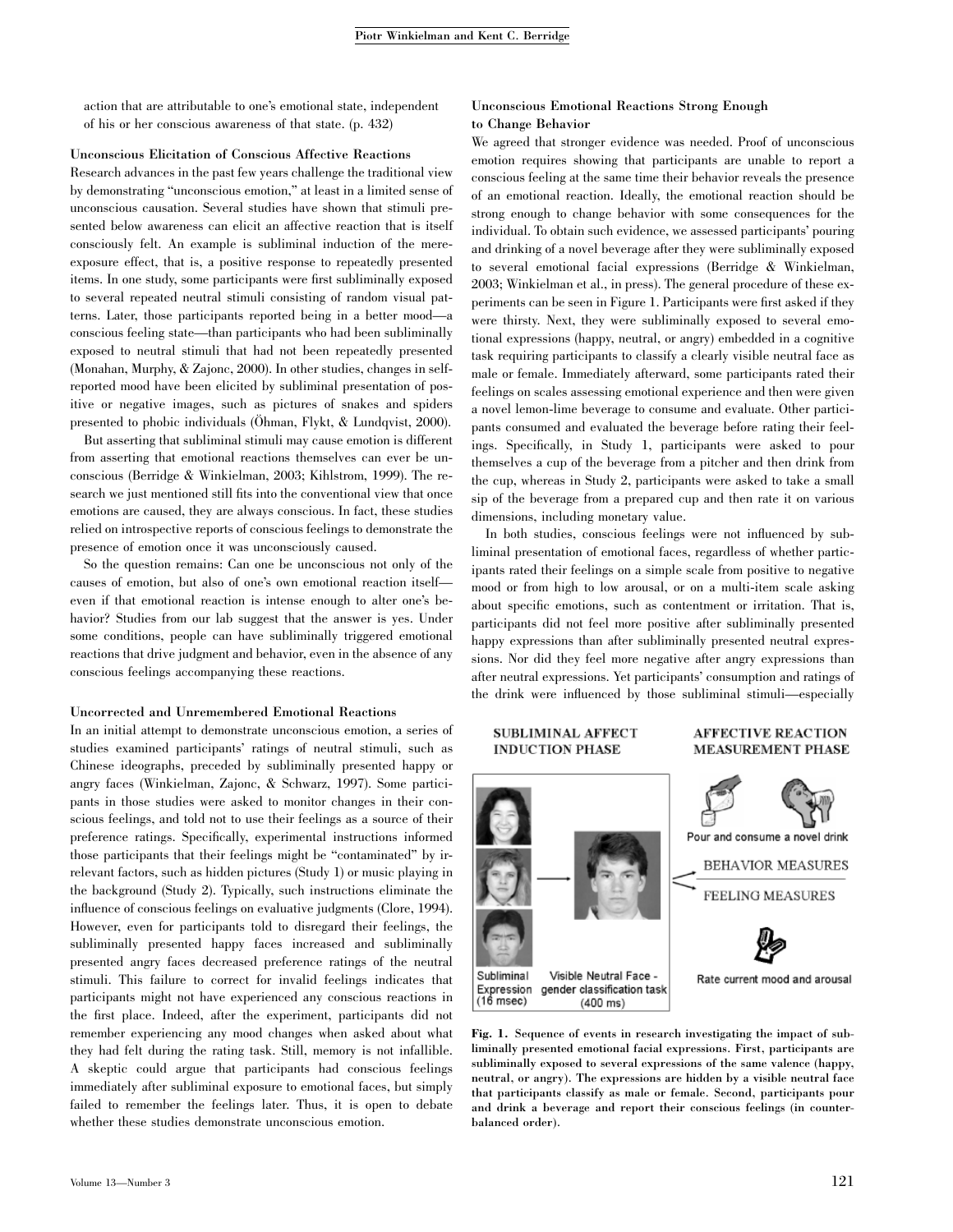when participants were thirsty. Specifically, thirsty participants poured significantly more drink from the pitcher and drank more from their cup after happy faces than after angry faces (Study 1). Thirsty participants were also willing to pay about twice as much for the drink after happy than after angry expressions (Study 2). The modulating role of thirst indicates that unconscious emotional reactions acted through basic biopsychological mechanisms that determine reactions to incentives, such as a drink, rather than through cognitive mechanisms influencing interpretation of the stimulus (Berridge & Winkielman, 2003; Winkielman et al., 2002).

In summary, the studies just described show that subliminally presented emotional faces can cause affective reactions that alter consumption behavior, without eliciting conscious feelings at the moment the affective reactions are caused. Because the influence of emotional faces on consumption behavior was observed also for those participants who rated their feelings immediately after the subliminal presentation of the faces, these results cannot be explained by failures of memory. Thus, we propose that these results demonstrate unconscious affect in the strong sense of the term—affect that is powerful enough to alter behavior, but that people are simply not aware of, even when attending to their feelings.

#### Support From Evolution and Neuroscience

From the standpoint of evolution and neuroscience, there are good reasons to suppose that at least some forms of emotional reaction can exist independently of subjective correlates. Evolutionarily speaking, the ability to have conscious feelings is probably a late achievement compared with the ability to have behavioral affective reactions to emotional stimuli (LeDoux, 1996). Basic affective reactions are widely shared by animals, including reptiles and fish, and at least in some species may not involve conscious awareness comparable to that in humans. The original function of emotion was to allow the organism to react appropriately to positive or negative events, and conscious feelings might not always have been required.

The neurocircuitry needed for basic affective responses, such as a "liking" reaction<sup>1</sup> to a pleasant sensation or a fear reaction to a threatening stimulus, is largely contained in emotional brain structures that lie below the cortex, such as the nucleus accumbens, amygdala, hypothalamus, and even lower brain stem (Berridge, 2003; LeDoux, 1996). These subcortical structures evolved early and may carry out limited operations that are essentially preconscious, compared with the elaborate human cortex at the top of the brain, which is more involved in conscious emotional feelings. Yet even limited subcortical structures on their own are capable of some basic affective reactions. A dramatic demonstration of this point comes from affective neuroscience studies with anencephalic human infants. The brain of such infants is congenitally malformed, possessing only a brain stem, and lacking nearly all structures at the top or front of the brain, including the entire cortex. Yet sweet tastes of sugar still elicit positive facial expressions of liking from anencephalic infants, whereas bitter tastes elicit negative facial expressions of disgust (Steiner, 1973).

Even in normal brains, the most effective ''brain tweaks'' so far discovered for enhancing liking and related affective reactions all involve deep brain structures below the cortex. Thus, animal studies have shown that liking for sweetness increases after a drug that activates opioid receptors is injected into the nucleus accumbens (a reward-related structure at the base of the front of the brain). Liking reactions to sugar can even be enhanced by injecting a drug that activates other receptors into the brain stem, which is perhaps the most basic component of the brain. Such examples reflect the persisting importance of early-evolved neurocircuitry in generating behavioral emotional reactions in modern mammalian brains (Berridge, 2003; LeDoux, 1996). In short, evidence from affective neuroscience suggests that basic affective reactions are mediated largely by brain structures deep below the cortex, raising the possibility that these reactions might not be intrinsically accessible to conscious awareness.

#### KEY QUESTIONS FOR FUTURE RESEARCH

As we have argued, there are good theoretical reasons why some emotional reactions might be unconscious, and we suggest that our recent empirical evidence actually provides an example. However, several critical issues need to be addressed by future research.

The studies discussed here focused only on basic liking-disliking, so it is possible that the crucial property of unconscious emotion is simply positive-negative valence, rather than qualitative distinctions associated with categorical emotion (fear, anger, disgust, joy, etc.). However, evidence suggests that subcortical circuitry may be capable of some qualitative differentiation. For example, human neuroimaging studies reveal differential activation of the amygdala in response to consciously presented facial expressions of fear versus anger (Whalen, 1998). If future research shows that subliminally presented expressions of fear, anger, disgust, and sadness can create qualitatively different physiological and behavioral reactions, all without conscious experience, then there may indeed exist implicit affective processes deserving the label ''unconscious emotion'' in its strongest sense. Studies that simultaneously measure psychophysiology, behavior, and self-reports of emotion could be particularly useful to address such issues (Winkielman, Berntson, & Cacioppo, 2001).

The studies discussed here employed basic affective stimuli, such as subliminally presented facial expressions, to influence emotional behavior without eliciting conscious feelings. Future studies might address whether more complex stimuli that derive their positive or negative value from a person's cultural environment can also influence emotional behavior without eliciting any accompanying feelings. A related question concerns whether stimuli presented above the threshold of awareness can also change emotional behavior and physiology without influencing feelings.

The studies described here suggest that under some conditions emotional reactions are genuinely unconscious. But obviously many emotional states are conscious, even when elicited with subliminal stimuli (Monahan et al., 2000; Öhman et al., 2000). What determines when a basic emotional reaction is accompanied by conscious feelings? Is it possible for even a strong emotional reaction to be unconscious? What are the neural mechanisms by which emotion is made conscious? How do behavioral consequences of conscious and unconscious reactions differ?

Finally, a question of practical importance to many emotion researchers, as well as clinicians, concerns the meaning of people's reports of their own emotions. The existence of verifiable but unconscious emotional reactions does not mean that subjective feelings are merely ''icing on the emotional cake.'' At least, that is not our view. We believe that self-reports of feelings have a major place in emotion

<sup>&</sup>lt;sup>1</sup>We use the term "liking" to indicate an unconscious reaction, not a conscious feeling of pleasure.